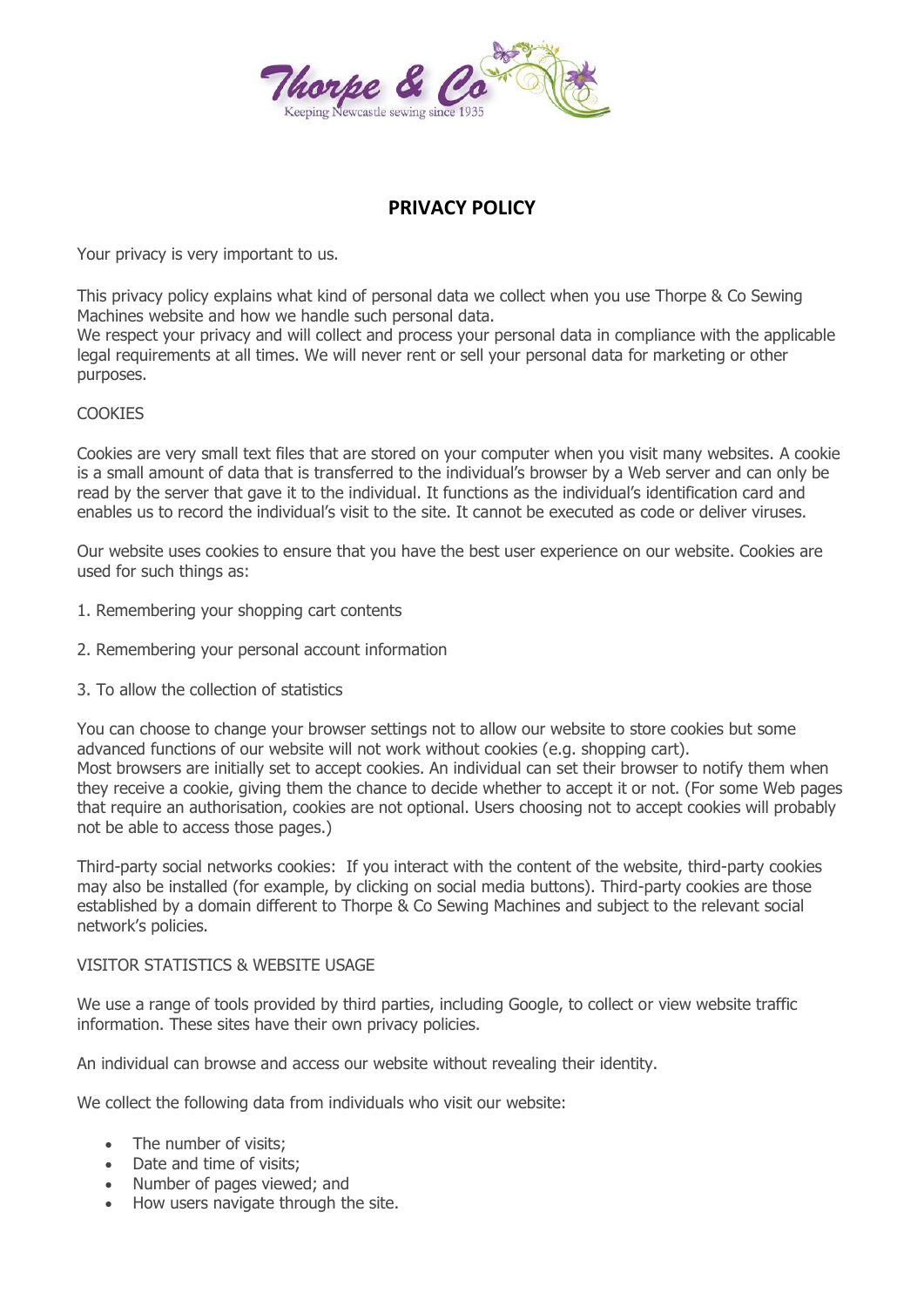While we use cookies to track individual visits to our website and our Web servers automatically log the IP/Internet address of an individual's computer, we do not use this information to identify the individual personally.

## PERSONAL DATA

Personal data means any information relating to you. For example, personal data includes your name, address, phone number as well as your e-mail address.

### WHAT TYPES OF PERSONAL DATA WE COLLECT

(a) information that you provide by filling in forms on our site. This includes information provided at the time of registering as a customer and subscribing to our newsletter. We may also ask you for information at other times, for example in connection with a special promotion or when you report a problem with our site;

(b) if you contact us, we may keep a record of that correspondence;

(c) details of purchases that you make on our site and your personal data needed for the fulfilment of your orders, such as name, address and payment data;

(d) details of your visits to our site and the resources that you access.

(e) if you place an order and choose to pay via credit card , your credit card details are only stored for the processing of payment and will be deleted once payment is processed.

We only retain personal data for as long as it is necessary. Data may be archived as long as the purpose for which the data was used still exists.

## HOW WE PROCESS YOUR PERSONAL DATA

(a) to facilitate and coordinate sales and purchases and to provide services such as webinars.

(b) to provide you, to the extent possible and reasonable, with a smoothly and accurately functioning website by monitoring and maintaining its performance (in particular, detecting and resolving issues and errors);

(c) If you choose to subscribe to our Mailing List, we will further use the personal data collected for the provision and optimisation of our marketing measures via e-mail, in particular, the provision of our newsletter. Our Mailing list is strictly bound by Australian Privacy and Spam Act policies. You may choose to unsubscribe from our newsletter at any time by clicking on the "Unsubscribe" link at the top of each newsletter of by contacting us at [enquiries@thecrewelgobelin.com.au](mailto:enquiries@thecrewelgobelin.com.au)

(d) Further, we may process your web server information (in cooperation with your internet access provider and/or local authorities in cases of a system misuse in order to investigate and identify the originator of such system misuse.

## DISCLOSURE OF YOUR INFORMATION

Your personal data is very important and helpful for us to provide and optimize our services to you. We do not share personal data with any third party, unless this (a) is necessary to fulfil our services (b) is permitted by applicable law; or (c) has been agreed by you. Insofar, we share personal data with third parties within the scope specified below:

In order to properly render our services we have to share your name and the delivery address with third-